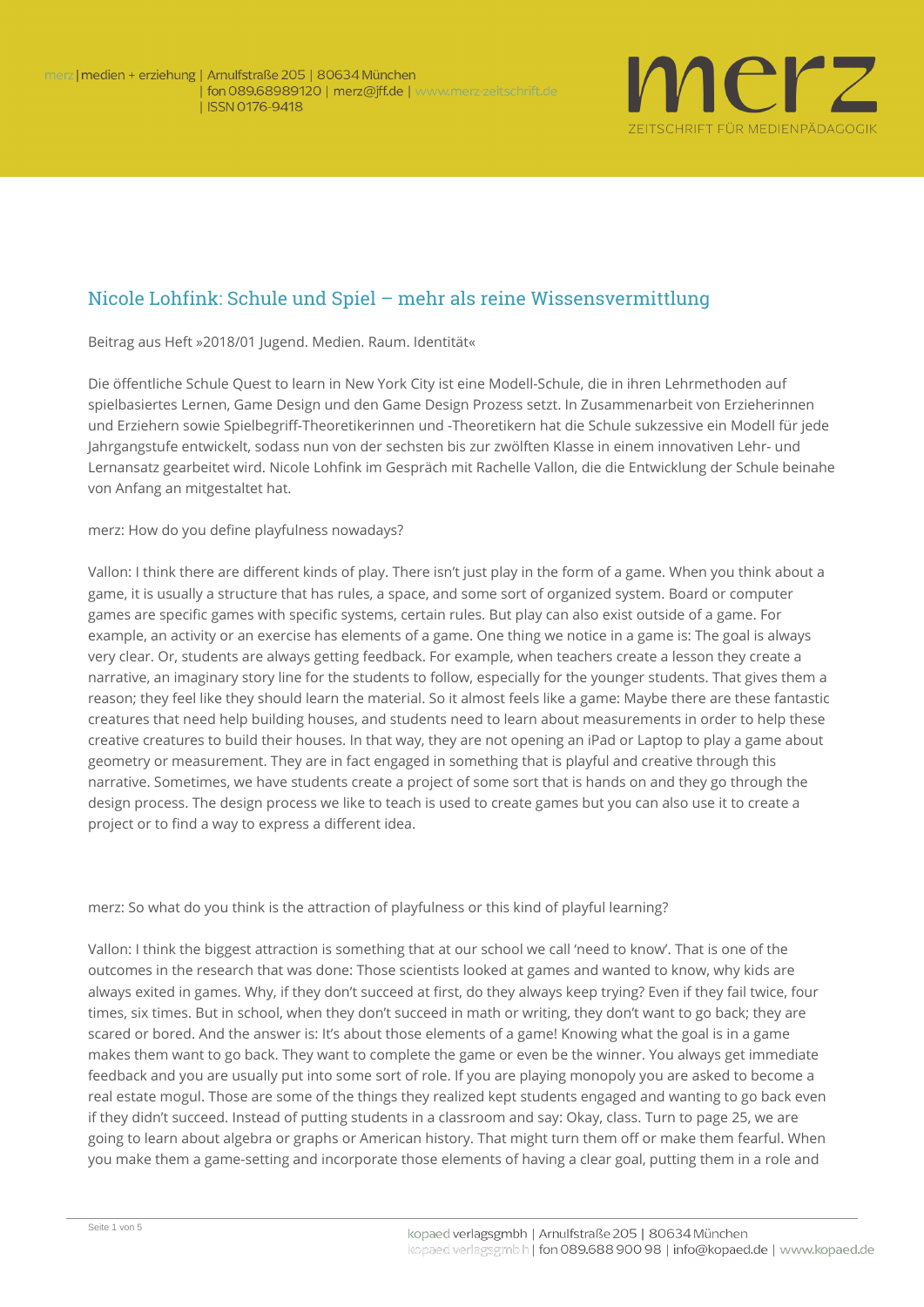

that creative narrative – it makes it fun and gives them that need to know. Then, instead of just learning about geometry, they learn about geometry because they have to solve that mission. So it is about finding different ways to engage students, which is really building their perseverance. In fact, as a result they start to use the same habits of not wanting to give up in other lessons, not just in games.

**merz**: Regarding this sort of knowledge: "I know what have I done wrong in a game so I come back and know immediately what I have to do differently". Isn't that also already giving a solution beforehand - like `this is how you have to behave in order to achieve´?

**Vallon:** Well, yes and no. I think in traditional schools sometimes they have one unit and that unit might be two to three months long. Let's say they are studying literature: They might read one book for a couple of weeks, then they have an assessment test or a writing piece. And maybe that won't be until a week from now, two weeks from now. But in a game, when you are playing, you are always getting feedback. Every single time you fail or every single time you move on to the next level. And usually, when you think about video games specifically, you need to use the skills that you learned in the previous level, to succeed in the next level. So nothing is done in isolation. Those are the aspects that move into the classrooms. Instead of just relaying, we do give tests along the way, every other day, maybe in the form of a game or an activity. This way you can always check in on every student to see: did they actually understand what I taught today or this week? And it also creates an environment for the students where they are not hesitant or fearful. Testing is a skill in itself that not everyone is good at. So when the assessment is not only a test but in a game or project maybe a student who does not well sitting and writing a test can do well in creating a project. So it is also providing multiple forms for students to show they actually learned what they were supposed to learn. That information will help to figure out how the teacher needs to proceed.

**merz**: What is the most prominent difference between Quest to learn and a classical school?

**Vallon:** The biggest difference is the mode of delivery of the instruction and the curriculum being developed from scratch. Also the narrative, the storyline is very unique, specifically for our school. Parents always ask if their child will be learning the same things as every other student in New York City. The answer is, of course, yes. We have to make sure of it! We have standards that every child has to master by the end of each grade. And when the teachers are creating their curriculum, the main difference from most other schools is, our teachers create their curriculum completely on their own from scratch, first based on the standards to make sure the students are learning what they should be learning. But then they go back and see where it's useful to put in a game or a gamelike activity. But every student has different strengths and weaknesses, every group of students is dissimilar, every year, over and over again. The great thing about creating your own curriculum is that you can change it year by year based on the precise skills. Teachers are completely responsible and have autonomy over their curriculum. Also, it is the most beneficial for incorporating games and game-like activities.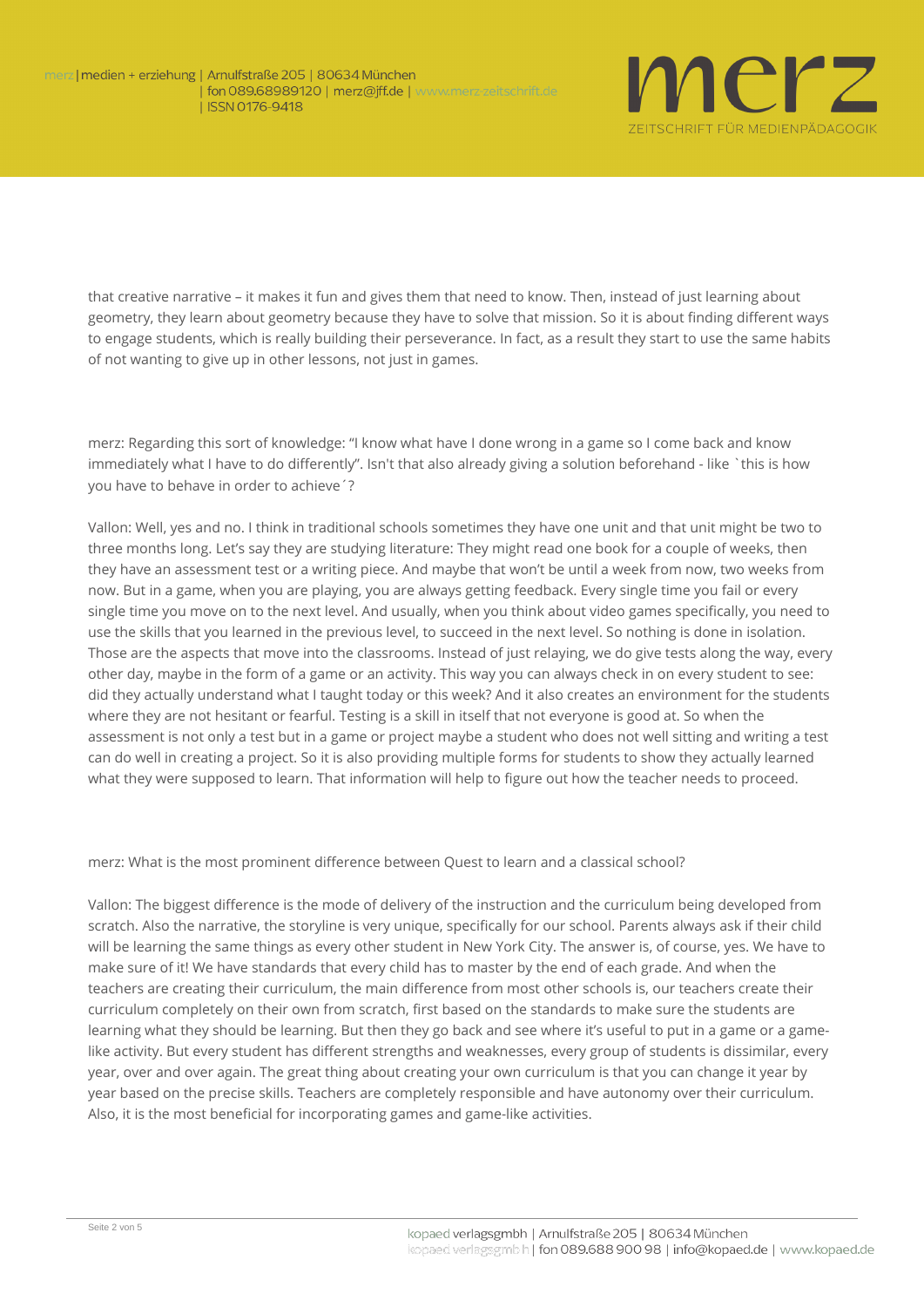

**merz**: But you can't possibly create a personalized curriculum for each student, so you have to find something that is working for the majority?

**Vallon:** I will use one teacher as an example. Her curriculum is pretty set, she has been using the same story line and some of the same games - she had told me about one activity where the students start to identify positive traits about themselves. After they identify those positive traits they go on to the computer and use a program that creates comics and they create their own Superhero, an animated version of themselves. There are many steps to this larger project. The purpose is to empower themselves and they will then use this superhero to create a comic book about bullying and that way learn how to solve conflicts and that. She usually creates this comic book every year. This past year she said to me: I realized that this particular group of students struggled with the comic books. So she had to modify. Even if it is something as small as the amount of time she gives them to complete the comic book. But those are the little changes. Maybe it is not about changing the curriculum completely, but about the flexibility, to being able to see, day to day, week to week, what is working and what not. And there are also certain other things that we do. For example the homework requirements that the students get over their summer vacation. The teachers will use that to get some information on the student's abilities, to see if there is anything they might need to change in their curriculum for the school year coming up. Teachers are completely responsible and have autonomy over all their curriculum.

**merz**: Is there any sort of supervision, for example, anything that helps teachers whilst struggling with the adjustment of a curriculum or whilst being creative throughout the year with the same time and energy?

**Vallon**: When the school was created, there was a smaller organization at the education department, called *New visions for public schools*, that heard about the *Institute of Play* and their research. Those two organizations created our school. So the philosophy is a really important part and we try to make sure we always maintain those standards. The first part is the hiring as the school is not the right fit for every student and might also not be the right fit for every teacher. We therefore want to make sure that the teachers know what the model is and if they are really interested in creating the curriculum themselves with additional support. And once they come in, we have various types of support. We have mentors to help them during the process of creating their curriculum. We have one teacher who serves as a curriculum developer, so they spend half of their schedule meeting with teachers, checking in on their curriculum, seeing what is working and what is maybe a little too overboard. Creating a good curriculum requires team work, input from other people. And our supervisors also make sure, the curriculums are holding to the game-based learning.

**merz**: But with every great idea, every system, some things work better and others less good. Where do you see areas of improvement?

**Vallon**: One thing we had to learn is how this model translates into the upper, the high school grades. Because in New York we have state examinations that students need to receive their diploma and go to college. And a lot of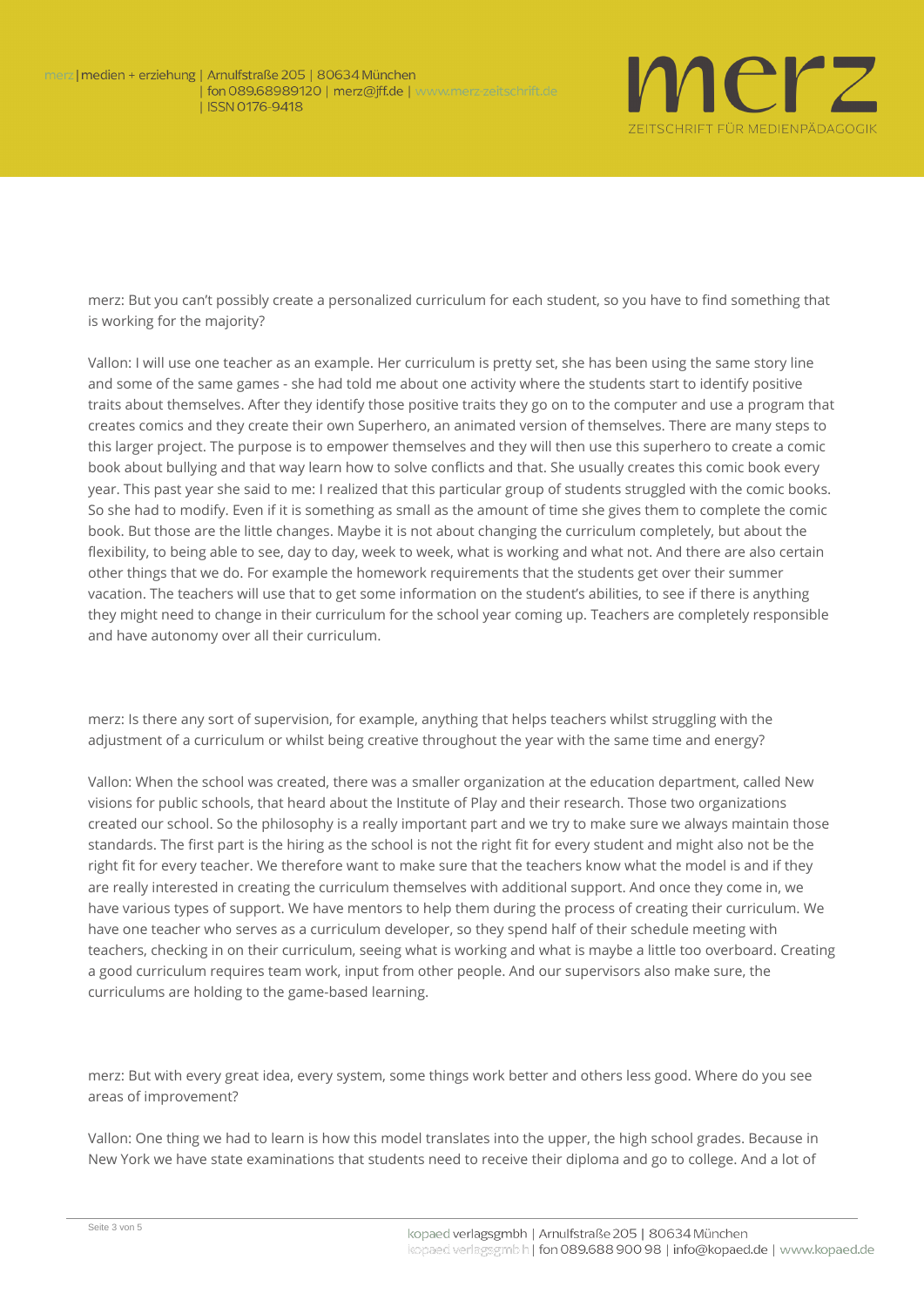

the high school courses are aligned to prepare them for these examinations. At the beginning, some of our teachers struggled in how to incorporate games and game-like activities under the pressure to make sure the students are prepared for these examinations. And that is definitely still going on, we always have to work on that. The model is the same but looks very different in the upper grades. For example, in the upper grade they have what is called problem set. Instead of helping a group of imaginary creatures build a house they might be working on global warming, hunger, or current issues in the world as those are more appropriate for their age-level. In a high school math class a teacher does a project based on the game-show 'Shark Tank' where they have to create their own Food-Trucks and use the math they learned about graphs and equations to create business portfolios. So I, for example, always advice our teachers and educators regarding to incorporate games or game-based learning: think about the audience, the age group of the students, the main learning goal and the most appropriate vehicle to get that accomplished.

## **merz**: In what way are there any digital games involved in those vehicles?

**Vallon**: That was one misconception when we first opened the school. A lot of people had this understanding that we were a video-game school. We used to have students, who were interested in our school as they thought they would sit in front of a video game the whole day and magically learn math, science and English. When you look at the data-base of games, I would say, there are some digitally, but 85 percent of all the games we have are analog or paper-based games. Just a couple of games are on the *iPad*. For example, we use *Minecraft* a lot in art or math classes. We have one teacher who is very successfully teaching about slopes and incline by having the students create roller coasters on *Minecraft*. They have to create a video-game-walk through it and explain mathematically all the slopes in their roller coaster. Students participate in a huge design challenge at the end of the first term and the end of the year. Or, the students in sixth grade have to create a Rube-Goldberg-Machine. This way they learn about prototyping, about showing empathy, giving feedback and so forth. But we have a lot of technologies: computers, *iPads*, video game systems – but our biggest philosophy is their meaning and purpose!

**merz**: Media is still often perceived as dubious. Throughout time, each new development – books in medieval times, video in the 80s and nowadays computer games – has been perceived as a threat and sometimes people frown at the use of it in school. What do you think about that?

**Vallon**: It is a matter of fact that technology exists in today's society. We like to say that our kids are born with *iPads* and cellphones in their hands – unlike us. This makes it all more important to teach students the appropriate usage of those devices as we need to look at students holistically. This starts by teaching them how to write a proper e-mail, or when to use or not to use your phone. All those things are thought directly and indirectly at our school. There is a lot of research showing that this is really becoming important to colleges and to employers looking for individuals who can solve complex problems, who can think outside of the box, who can think critically. Who can work with others. And games and game design does that so well, even if you are not directly teaching it, it happens when you are playing a game that is collaborative and you are in a classroom environment. Not many of